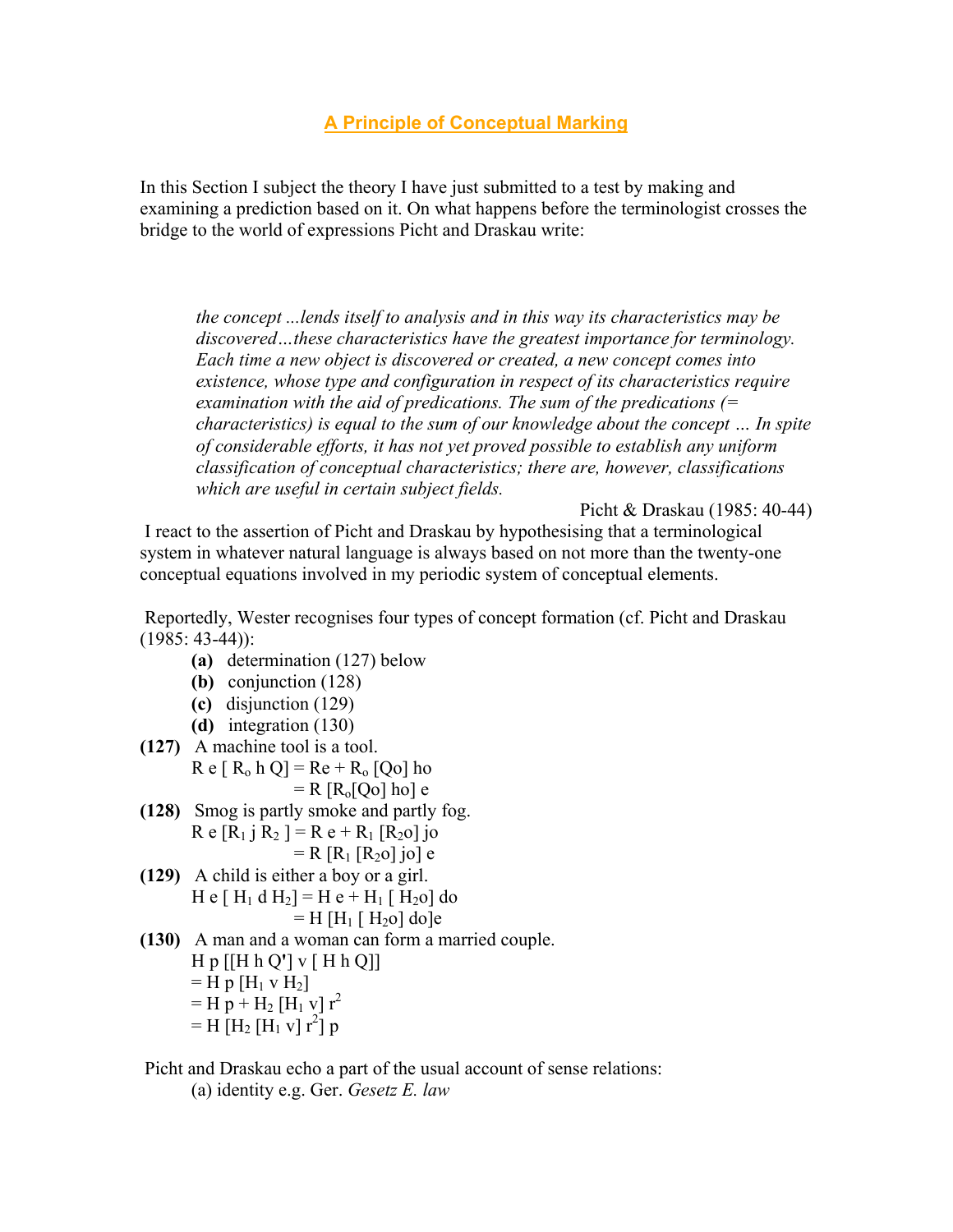- (b) inclusion e.g. *car, motor vehicle*
- (c) intersection e.g. *sword, dagger*
- (d) negation e.g. *compression, decompression*

 In Dagne and Gemeda (1987: 55-56), Massamba recognises putatively six types of concept formation, namely:

```
 (a) function o c C 
          e.g. Ksw. kingamaradhi "immunity" 
       (b) state o h Q 
          e.g. ubwete "dormancy" 
      (c) resemblance o_1 s o_2 e.g. tumbo "stomach" kidole "finger" 
              kidoletumbo "appendix" 
(d) effect C c^- o e.g. kiviza "inhibitor"
```
 The paucity of the foregoing accounts of a typology of conceptual unions is to be traced back to the general lack of a powerful tool of conceptual analysis similar to the one I am presenting in this study. The conceptual calculus affords me a deeper insight into conceptual structure.

 In (131)-(148) I conduct a conceptual analysis of most of the Greco-Latin suffixes found in biological and general terminology. First, I state the concept that is articulated by the suffix. The inflectional endings are to be omitted. Exemplification is either in neo-Latin or in the anglicised form.

**(131)** Property, Characteristic, Feature

| o h Q = o [Qo] h |                     |
|------------------|---------------------|
| -al-             | embryonal, vital    |
| -an-             | tertianus           |
| -ari-            | primary             |
| $-ax$ , $-ac$    | tenax               |
| -er-             | glycerin            |
| $-i1-$           | juvenilis           |
| $-in$            | adamantin           |
| -n-              | paternus, maternus  |
| $-OS-$           | gibbosa, cavernosum |
| -tas, -tat-      | tuberositas         |
|                  |                     |

**(132)** Composition

 $o_1$  h  $o_2 = o_2[o_1h]o_2$ 

- -e- stratum corneum
- -in spermin, dentin, adrenalin, carotin.

-ugo, -ugin-, -igo, -igin-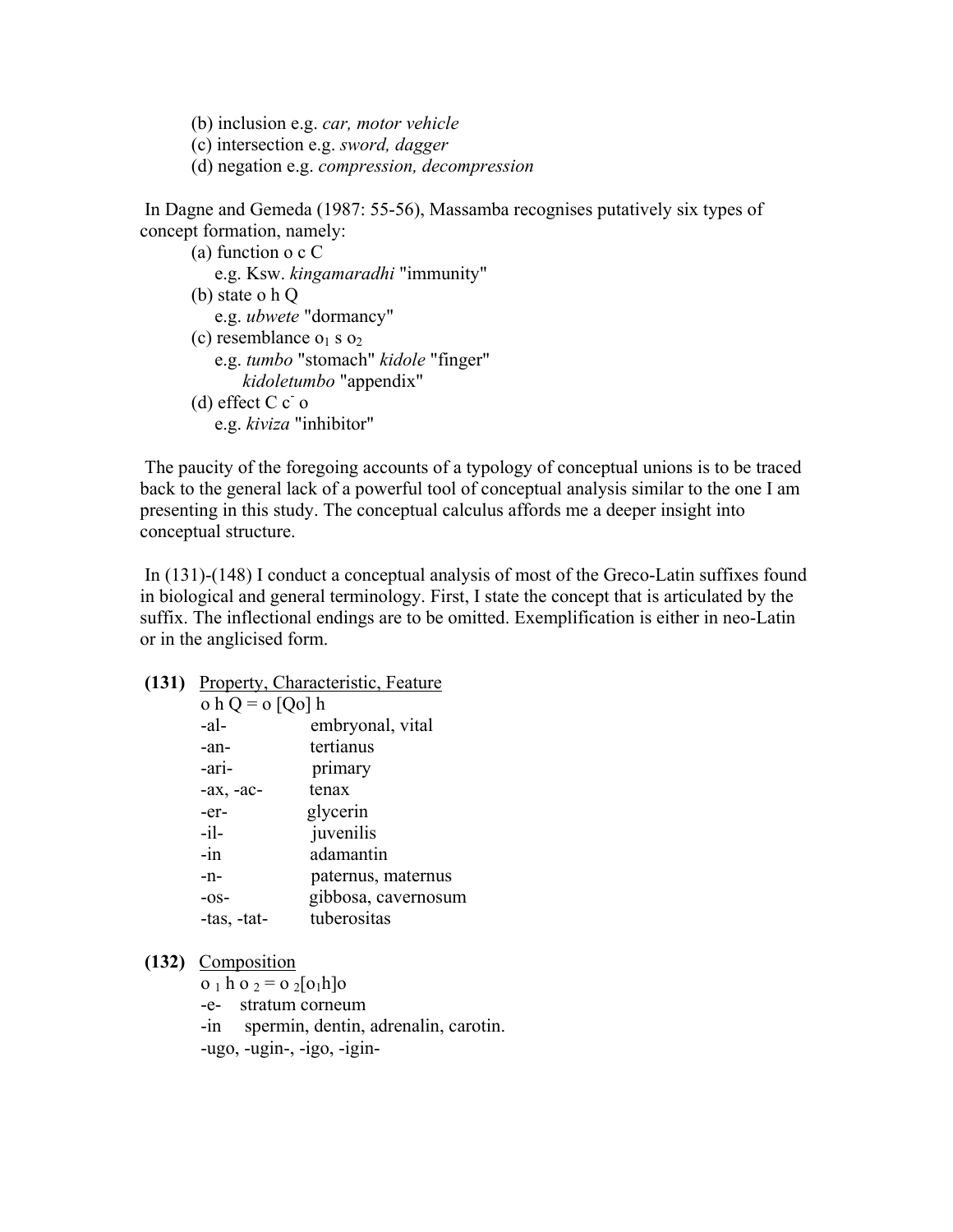**(133)** Femininity H  $hQ = H[Qo]$  h -ix necatrix, vastatrix  $-$ is,  $-i$ d

## **(134)** Collective, Taxon

| $\left[\ldots\left[\left[0\ 1\ 1\ 0\ 2\right]\right]\right]$ 0 3] j j 0 <sub>n</sub> ] 5 0 |
|--------------------------------------------------------------------------------------------|
| Fagaceae, Cetacea                                                                          |
| gonad, tetrad                                                                              |
| Polychrosis botrana                                                                        |
| Biston pomonarius                                                                          |
| Cheimatobia brumata                                                                        |
| Daphnidae, Hominidae                                                                       |
| physics, logic                                                                             |
| Acarina, Murinae                                                                           |
| organism                                                                                   |
| Carcinoma<br>-om $(at)$ -                                                                  |
| Osteon, plancton                                                                           |
| Locusta migratorius                                                                        |
| biocoenosis                                                                                |
| Craniota                                                                                   |
|                                                                                            |

### **(135)** Direction

- $[0_1 \text{ y } 0_2] \text{ v } [0_1 \text{ y } 0_2] = 0_1 [0_1 [0_2 0] \text{ y } 0_2 0] \text{ yr}$
- -ad caudad, dorsad
- -al- centralis

### **(136)** Plating, Coating; Possession

- $[R_1$  m  $R'_2]$  v  $[R_1$  m  $R_2]$
- -al- proboscidalis
- -isa galvanise
- -ar-, -ari-, -at-, -i-, -in-, -it-, -os-, -ot-, -ut-
- **(137)** Diminution
- $\overline{0_1 \text{ g} \cdot 0_2} = \overline{0_1} [\overline{0_2 0}] \text{ g}^2$ 
	- -ari- Hipparion, Otaria, Peltaria
	- -cul- osculum, musculus
	- -idi- Coccidium, nephridium
	- -isc- meniscus

-eli-, ett-, -icul-, -ill-, -is, -id, -it, -i-, -l-, -ol-, ul-, -uncul-

### **(138)** Augmentation

 $[0_1 \text{ g } 0_2] = 0_1 [0_2 0]$  g -ascens cinerascens -escens, -escent- pubescens, senescens -ior gracilior,longior, major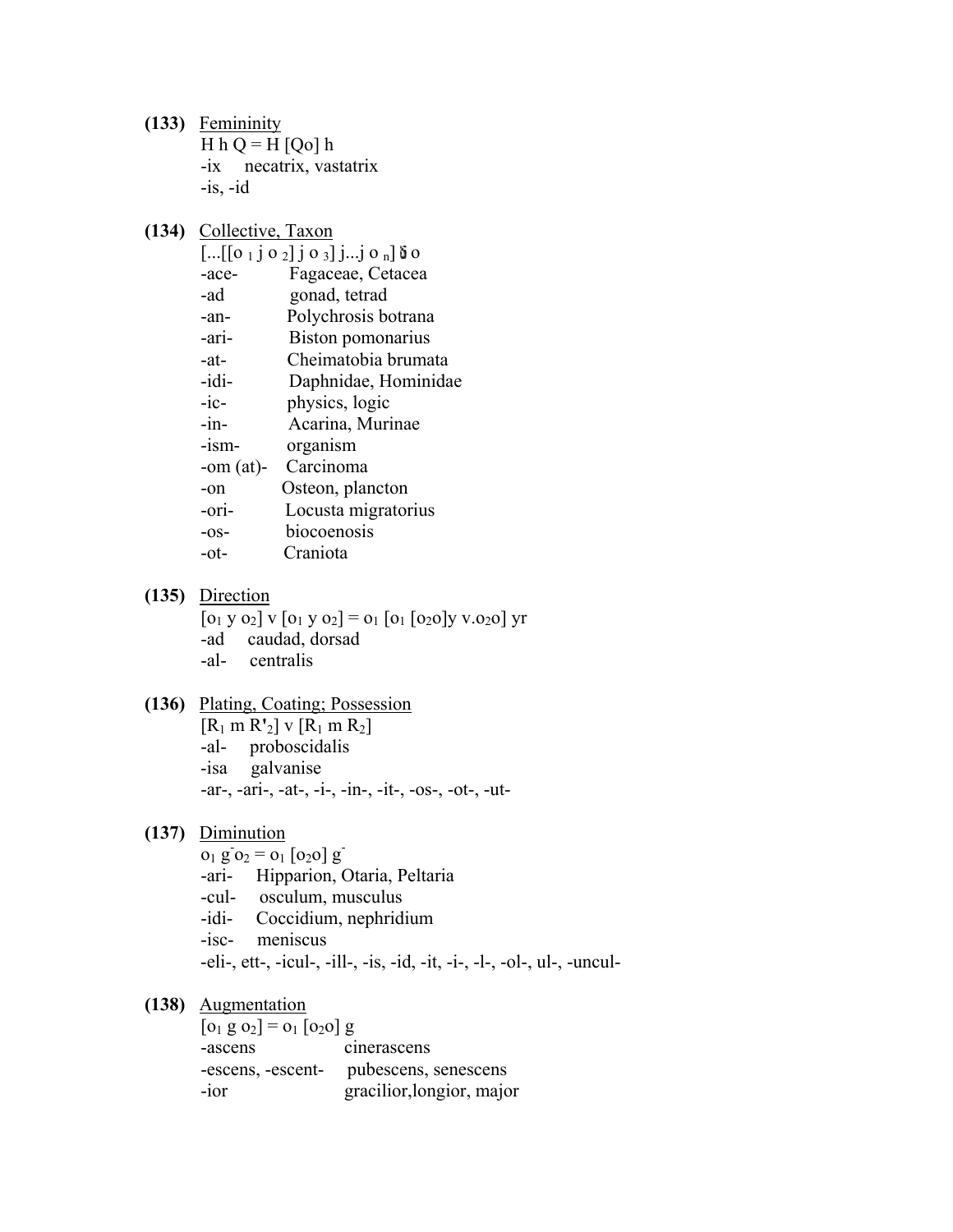| $-ist$                               | Megista, conorhinus megistus                               |  |
|--------------------------------------|------------------------------------------------------------|--|
| -ita-                                | agitare, palpitare                                         |  |
|                                      |                                                            |  |
| (139) Function, Pertinence           |                                                            |  |
| $o_1 g^0 o_2$ ] = $o_1$ [020] $g^0$  |                                                            |  |
| $-et-$                               | pedetes, colymbetes                                        |  |
| $-ic$                                | acusticus, opticus                                         |  |
| $-id-$                               | lucidus, horridus                                          |  |
| $-in$                                | erepsin, steapsin                                          |  |
|                                      | -ma, -mat- dogma, plasma, diaphragma                       |  |
|                                      | -ul-, -ist-, -ment-, -men, -min, -on, -ont, or, -or-, -ter |  |
|                                      |                                                            |  |
| (140) Similarity, Resemblance        |                                                            |  |
| $o_1$ s $o_2$ = $o_1$ [020]s         |                                                            |  |
| -ace-                                | rosaceus, violaceus, Crustacea                             |  |
| -ae-                                 | Gastraea, pygmaeus                                         |  |
| -ago, $agin-, -igo,$                 |                                                            |  |
| -igin-, -ugo, -ugin- Xanthia citrago |                                                            |  |
| $-al-$                               | oval, Ossa turbinalia                                      |  |
| -ar-                                 | capillaris                                                 |  |
| -ari-                                | Placenta zonaria                                           |  |
| $-at$                                | lunata                                                     |  |
| $-e-$                                | argenteus, lacteus                                         |  |
| $-ic$                                | conicus, cyclicus                                          |  |
| $-id-$                               | Annelides, Araneida                                        |  |
| -ide-                                | thyreoidea, Arachnoidea                                    |  |
| $-in-$                               | hyalinus, tigrinus, leoninus                               |  |
| $-it-$                               | Ammonites, Sphaerites                                      |  |
| $-i-$                                | trapezius                                                  |  |
| $-od-$                               | Nematodes                                                  |  |
| $-OS-$                               | Os petrosum                                                |  |
|                                      |                                                            |  |

### **(141)** Occurrence, Habitat; Container, Place

| o m L = L[o m]o |                                                |
|-----------------|------------------------------------------------|
| -ace-           | arundinaceus                                   |
| -ae-            | Limnaes                                        |
| $-al-$          | Asterias glacialis, Gastrophilus intestinalis  |
| -an-            | montanus, africanus                            |
| -ar-            | Bufo vulgaria                                  |
| -ari-           | Calandra granaria, Mus agrarius                |
| -atic-          | silvaticus, aquaticus                          |
| -atil-          | aquatilis                                      |
| -ens-           | hortensis                                      |
| -est-           | Arvicola agrestis                              |
|                 | ester, -estr- alpestris, campestris, terretris |
| -et-            | lphidula saliceti                              |
|                 |                                                |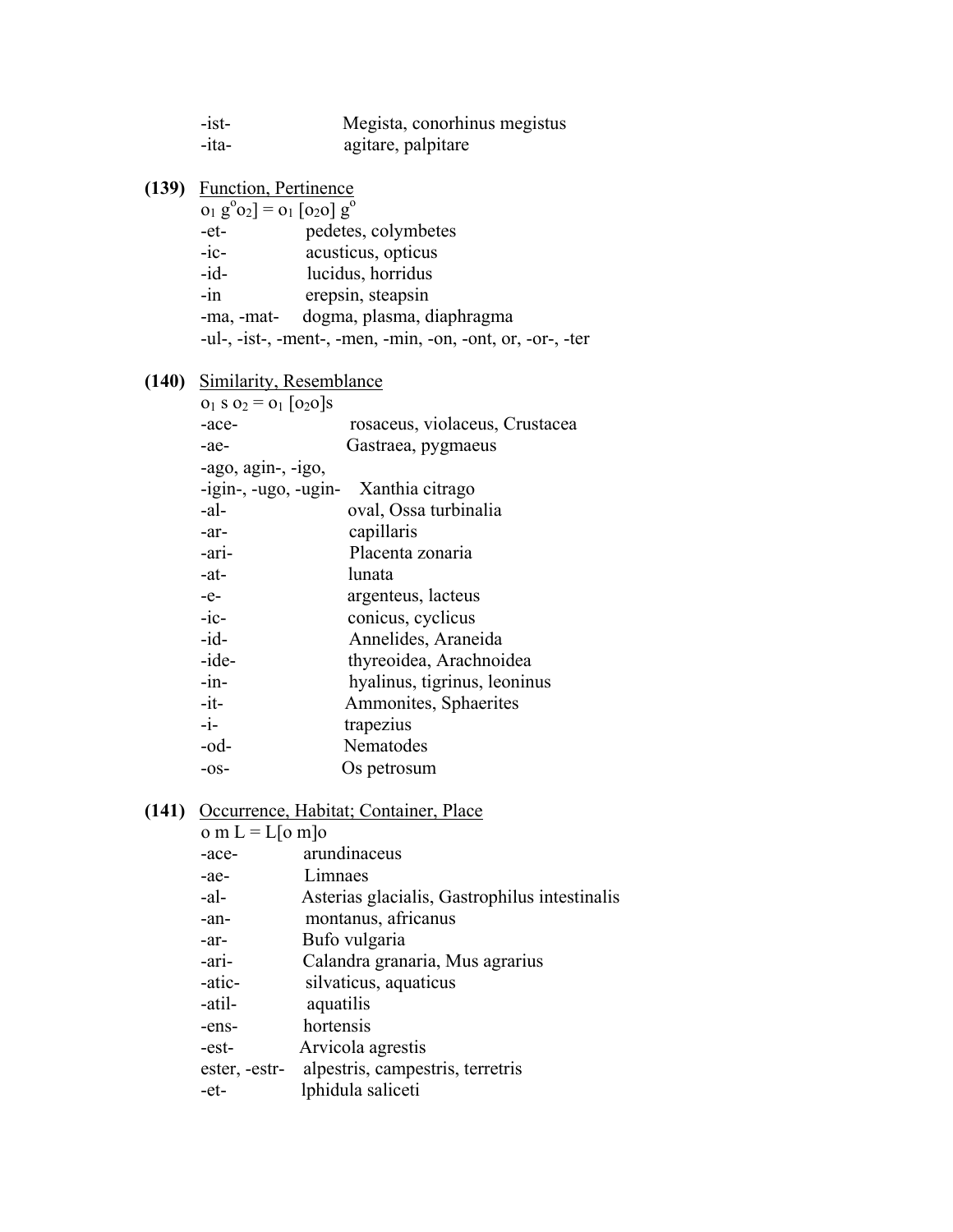| Fasciola hepatica, rustica. |  |
|-----------------------------|--|
|                             |  |

- -n- alpinus, salinus, marinus, ovinus, bovinus
- -it- Bufo calamita
- -os- pilosus, sabulosus

### **(142)** Relative Position

- $o_1$  m  $o_2$  =  $o_1$  [o<sub>2</sub>o]m
- -ac- cardiacus. ilicus
- -ae- peronaeus
- -an- medianus
- -ior- anterior
- -ar- articularis, jugularis
- -e- rhomboideus
- -ic- thoracicus
- -in- pelvina, palatinum
- -i- posterius
- -os- arteriosus, venosus

## **(143)** Becoming, Beginning

| $o$ i C = $o$ [Cr] i |                                         |
|----------------------|-----------------------------------------|
|                      | -escens, -escent- adolescens, senescens |
| -sce-                | labascere, valescere                    |

**(144)** The Effected Change, Result  $o_1$  c  $o_2$  =  $o_2$  [ $o_1$ c]r -io, -ion- localisation, evolution -at- quadratus -ur- temperature -atio, -ativ-, -ator-, -atur-, -or-, -ori-

#### **(145)** Means, Tool

| H c [o c C] = o [H c. Cr2] cr |                          |
|-------------------------------|--------------------------|
| -acul-                        | retinaculum              |
| -an-                          | Organum, Stephanophyes,  |
|                               | Cavum tympani            |
| -br                           | cribrum                  |
| -bul-                         | stabulum, infundibulum   |
| -cul-                         | tentaculum, gubernaculum |
| $-cr-$                        | ambulacrum               |
| -ment-                        | alimentum, vestimentum   |
| -men, -min                    | foramen, nomen           |
|                               |                          |

#### **(146)** Enzyme

 $R c [[R_1 h Q'] v [R_1 h Q]]$   $-R c C = R [Cr] c$ 

-ase- maltase, sucrase, transferase, dehydrogenase, oxidase, phosphatase,